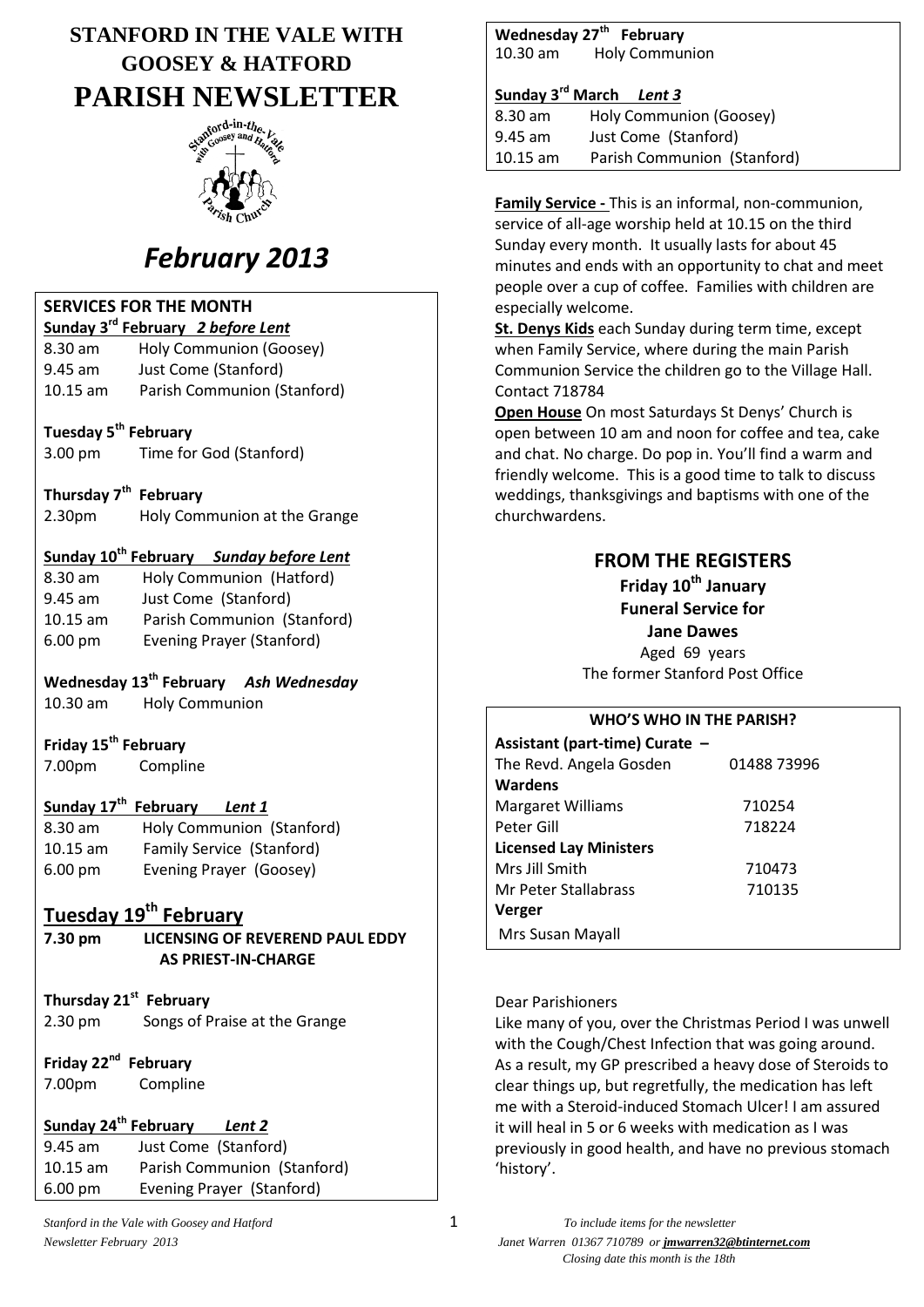As you may have heard, the Bishop of Reading and the Church Wardens have therefore agreed to postpone my Licencing, scheduled for 28 January, in order that the ulcer can heal and I can start fit and well. The

#### revised date for my Licensing is **Tuesday 19**

**February, 7.30pm** at St Deny's Church, and you are very welcome to attend.

I very much look forward to being up and about and meeting you all as your new Vicar! Yours *Paul* Revd Paul Eddy Priest in Charge (Designate) Stanford in the Vale with Goosey and Hatford

#### **Jane Dawes**

Simon, Jenny, Alan and David would like to thank everyone for their support and prayers during this difficult time.

The generous donations in memory of Jane raised over £350 in aid of St Deny's Church.

#### **Stanford Drama Group Apologies for the cancellation of the Winter Pantomime**

It is with much regret that we felt the need to cancel this year's Pantomime production of 'Robin Hood'. All members of the cast and crew had worked very hard towards putting on the Pantomime, but due to circumstances beyond our control we felt it was not possible to deliver the quality of production that we would have liked and you all deserve.

We would like to apologise to you all for the cancellation, especially to those of you who had already gone to the trouble of buying tickets and those of you who are always there giving us so much support which is so gratefully appreciated.

We now look ahead to the future and the Summer production, and do hope to see you all there.

# **Vale Island Dancers**

Why not get up and dance with us? We practise 17th Century country dancing in Charney Bassett village hall, Tuesday evenings 8 - 9:30 pm . Sometimes we dance out in costume. New members always welcome. Ann Stallabrass 01367 710135 Foreman: Ruth Gerring 01235 869083

# **Bag2School Tuesday 6th February/ Wednesday 7th February**

S.I.T.V. Primary School Association has organised a textile collection with Bag2School on 6th Feb. Sort through your cupboards and donate unwanted textiles inc clothing, shoes (tied together), hats, belts, bags, soft toys, curtains and bedding (not duvets). Place in a donation bag available from the school office or you can use any other bag and please drop off at school on **Tues 5th Feb between 3p.m. - 7p.m. or Wed 6th Feb 7.30a.m. - 9a.m.** Bag2School will then collect all the bags, weigh them and S.I.T.V. School Association will receive £5 for every 10kg!

**A great opportunity to de-clutter and raise funds for the school as well. For more info/bags please contact the school office or Karen on 07730987677**

#### **Welcome to the Story Museum.**

Kim Pickin, co-founder and co-director, will give an illustrated talk on the Story Museum, Oxford, to the Stanford, Hatford, Goosey and Shellingford Branch Wantage Constituency Conservative Association at

### **Stanford Village Hall at 7.30 pm Friday February 8th.**

Tickets £16.00 per person to include supper and a free drink. All welcome.

Applications to Carol Griffin, Ashdown House, Church Green, Stanford in the Vale, Faringdon, Oxon SN7 8JU. Tel. 01367 718090, EMAIL: [g818griffin@armymail.mod.uk.](mailto:g818griffin@armylarmymail.mod.uk) Cheques payable to WCCA. Please apply early.

> **Stanford Art Group Monday 11th February 21013 At 7.15pm In the Village Hall.** AGM and Turn Up Competition. All welcome, for more info 01367 710754

# **STANFORD IN THE VALE AND DISTRICT LOCAL HISTORY SOCIETY**

Tuesday, **12th February,**  at Stanford Village Hall, Small Hall Start time **7:45 p.m.** There will be a short Annual General Meeting then

Dr Geoffrey Tyack will talk about "The New Pevsner of Berkshire". Geoffrey is the current Director of the Stanford University Centre in Oxford (an offshoot of Stanford CA University), and is the reviser and editor of Pevsner's book on the architecture of Berkshire. He will use local examples in his presentation. Visitors welcome (£2 entrance) Refreshments and raffle Further information: Contact Phil Morris, 01367 710285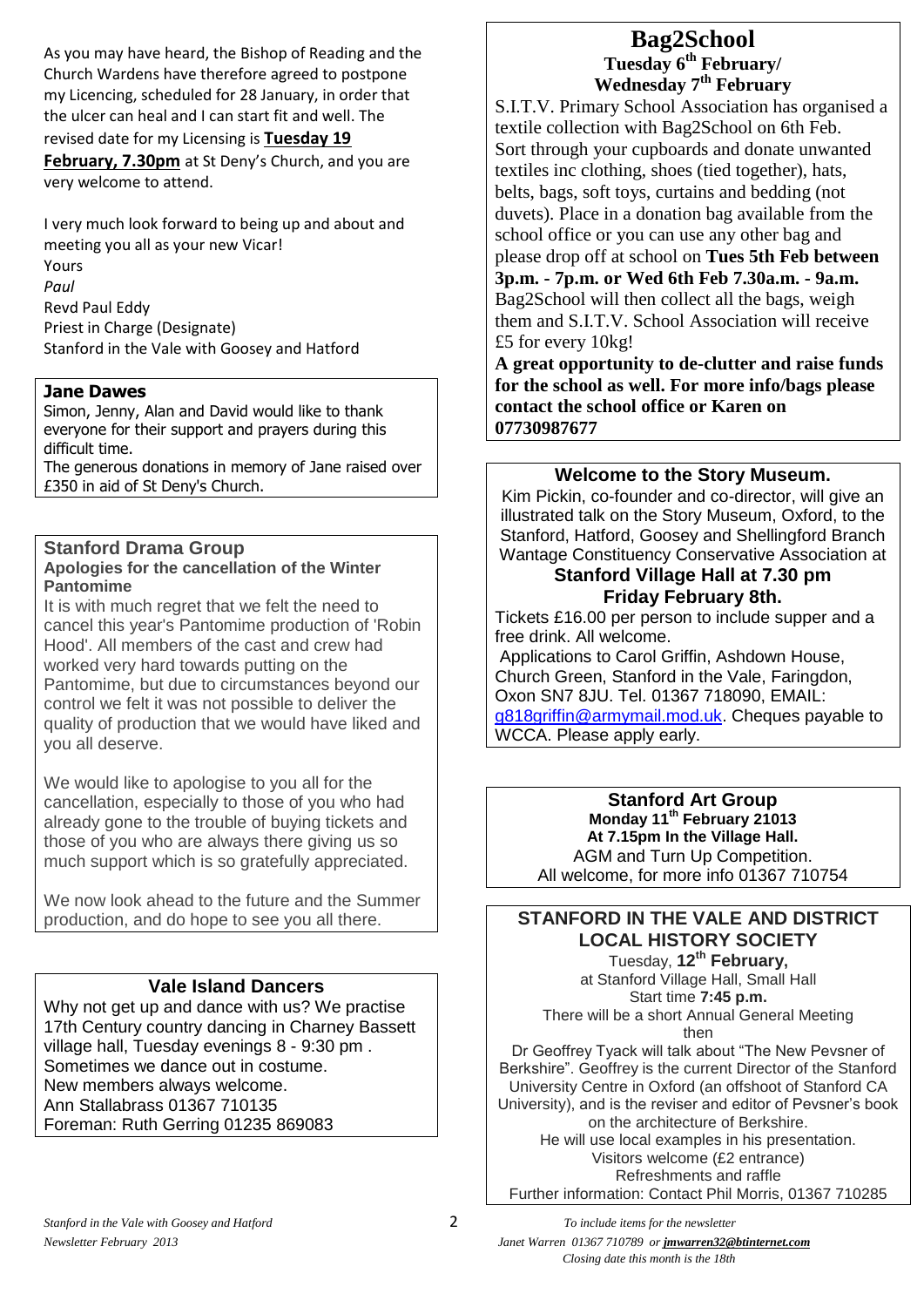#### **Stanford Volunteer Taxi Service**

A reminder that Sue Ward is now organising the Volunteer Taxi Service so if you need transport for a medical appointment please phone her **on 01367 710255** . There is always a need for more volunteer drivers.

Maybe you could help with this too.

# IN NEED OF FUEL?

**TOP UP SPIRITUALLY AT THE STANFORD-IN-THE-VALE FILLING STATION!**

What is a Filling Station?

A new informal way of expressing the Christian faith. Using local mid-week monthly celebrations in unusual venues to support and strengthen our local Churches.

**Where and When:**

**The Vine, Mill Farm, Faringdon Road, Stanford in the Vale, Oxon SN7 8NP.**

**13th February 2013, 7.30pm to 9.00pm**

**Doors open from 7.00pm for coffee and cake.**

**For more information visit the website or contact me directly: www.thefillingstation.org.uk or Chris Weatherall on 07775 564131 or 01367 710208** 

**U3A THE UNIVERSITY OF THE THIRD AGE** Faringdon & District U3A **Thursday 14th February 2013** 2.30pm CORN EXCHANGE, FARINGDON A Speaker from Blenheim Palace "Odd men and Necessary Women: 300 years of servants" Further information from Sylvia Bowley (Chairman) 01367 241296

[www.FaringdonU3A.org.uk](http://www.faringdonu3a.org.uk/)

**Saturday 16th February Fairtrade Stall**

**10am – Noon St Denys Church**

We have a wide range of goods available; from chocolate treats, to tea and sugar, dried fruit, rice and olive oil - all fairly traded. If we don't have what you're looking for, we can order other Traidcraft products, and can also take regular orders; contact Zoë Williams [zoe.kay.williams@gmail.com](mailto:zoe.kay.williams@gmail.com) tel: 710705

#### **ACT-IV THEATRE COMPANY** presents **RAFFLES : ONE HEART AND MIND**

A brand new one act play with songs, telling the life of the founder of Singapore and London Zoo, and one of this country's unsung heroes. At **Stanford Village Hall** on

**Saturday February 16th** at 7.30 p.m.

(Running time: 75 minutes) Tickets £6 on sale at Midccounties Co-op, or online at ticketsource.co.uk/activ Enquiries phone Dave Headey, 01367 243357

#### **STANFORD IN THE VALE WOMEN'S INSTITUTE**

will meet in the Village Hall at 7.30pm **Wednesday 20th February** Subject: Improve your photography Speaker:Mr.Derek Gale

You are invited to a **LENT QUIET DAY** on **Thursday 21st February 2013** at The Vicarage, Buckland from 10.00 am – 4.00pm Coffee is served from 9.45 am, a simple lunch will be provided and the day will finish with tea at 3.45pm.

To book please contact Joy Hance on 01367 870618, email: [joysmail@talk21.com](mailto:joysmail@talk21.com) by Sunday 17<sup>th</sup> February 2013

**Stanford In The Vale Gardening Club The next meeting will be held in the Village Hall at 7.30pm on Wednesday 27 th February 2013.** Speaker: Virginia Grant on 'Kingston Bagpuise House' The completion will be 'A PHOTOGRAPH OF A LOCAL PLACE' Refreshments and raffle. Visitors £2.00 Further information: Rosemary Packer, tel. 710445

# **Advance Notice**

**Stanford in the Vale School Association "Join in the fun at our RACE NIGHT" Stanford in the Vale Primary School Hall SATURDAY 2ND MARCH** £10 ticket (inc meal) Adults only Doors open 7.15p.m. 1st race 7.45p.m.

Bar and Raffle available

Tickets and more info from Karen 07730987677 or the School Office